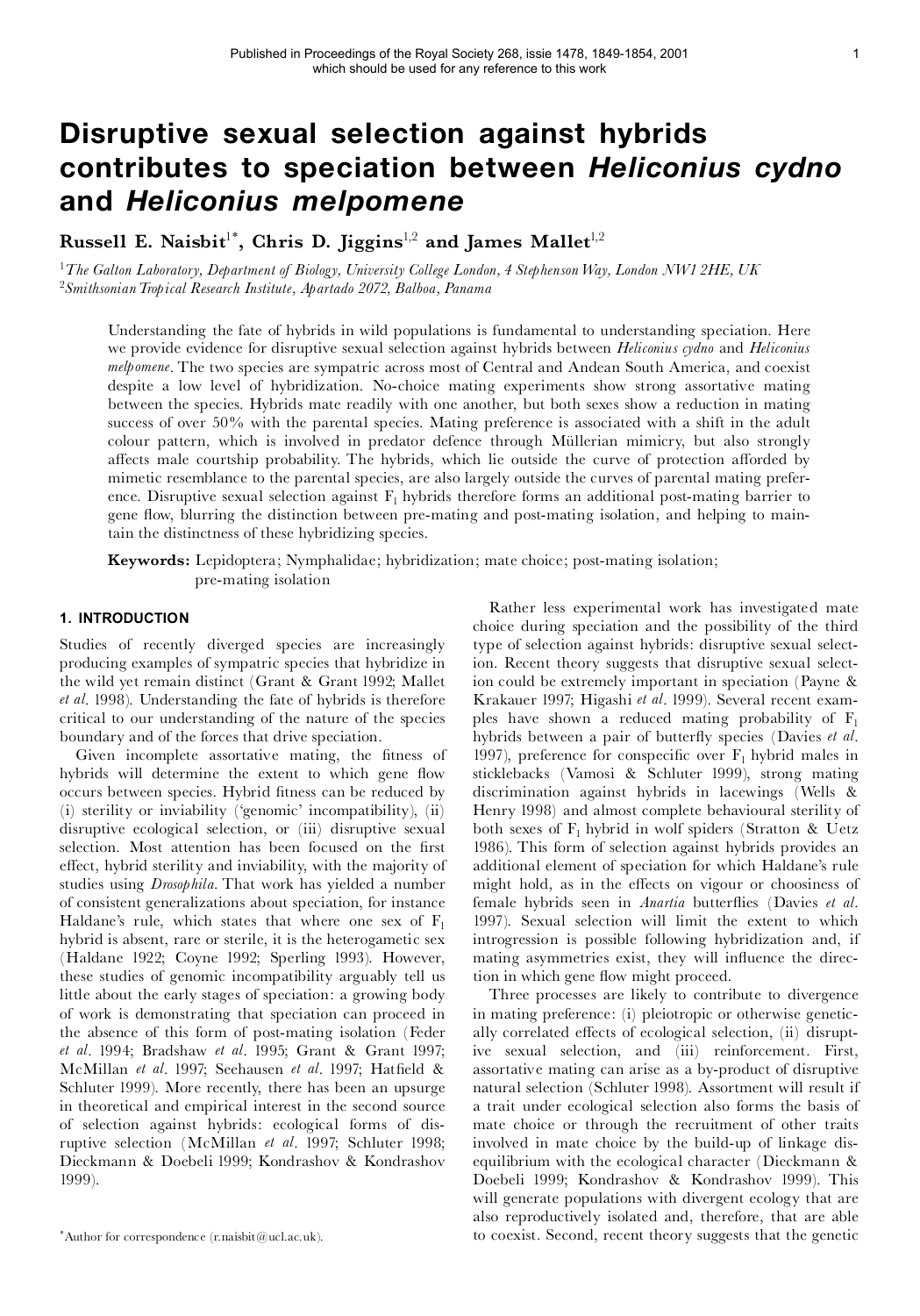correlations between preferences and traits generated purely by disruptive sexual selection can also drive sympatric speciation (Turner & Burrows 1995; Payne & Krakauer 1997, 2000; Higashi *et al*. 1999). However, the daughter populations from such a process may be able to coexist genetically, but without adaptive differentiation they will not be able to coexist ecologically (but see Lande & Kirkpatrick 1988; Van Doorn *et al*. 1998). Reinforcement provides a third process that can strengthen pre-mating isolation, however produced, between differentiated populations through selection for assortative mating if hybridization produces offspring with low fitness (Liou & Price 1994). Interestingly, once mating divergence occurs, hybrids are potentially left in an adaptive valley between the ranges of mating preference of the two parental species, which itself can promote additional divergence by further reinforcement.

*Heliconius cydno* and *Heliconius melpomene* (Lepidoptera: Nymphalidae) are sister species that are sympatric across much of Central and Andean South America below 1500 m (Brown 1979; Brower 1996). Both are unpalatable and warningly coloured, and speciation has accompanied a shift in their MÏllerian mimicry. *Heliconius melpomene* is black with red and yellow markings and mimics *Heliconius erato*, while *H. cydno* is black with yellow or white markings and usually mimics members of the *Heliconius sapho*/*eleuchia* clade (Linares 1997; Jiggins *et al*. 2001). The two species have diverged in habitat use, with *H. melpomene* in second growth and *H. cydno* in forest understorey, which matches the distribution of their co-mimetic species (Smiley 1978*a*; Waage *et al*. 1981; Mallet & Gilbert 1995). However, there is considerable overlap and the two species can be found flying together. They also differ in their degree of host plant specialization within the *Passiflora* (Smiley 1978*a*,*b*) and female  $F_1$  hybrids are sterile (Linares 1989). Despite these differences the two species do hybridize in the wild and  $F_1$  and backcross hybrids are known from across their range, although they probably form less than 0.1% of natural populations (Mallet *et al*. 1998).

In this paper, we investigate mating interactions between these two species and estimate the extent of sexual selection against hybrids.

#### **2. METHODS**

The work was carried out with *Heliconius melpomene rosina* and *Heliconius cydno chioneus* and their  $F_1$  hybrids. Crosses and mating trials were performed in outdoor insectaries in Gamboa, Republic of Panama, between October 1999 and March 2000. This area lies close to Pipeline Road in Soberanıa National Park where stocks of both species were collected. The two species will cross in the insectary although rarely, and one direction of cross, *H. melpomene* female  $\times$  *H. cydno* male, could not be obtained to supply hybrids for these experiments: males of *H.cydno* are consistently more reluctant to mate with heterospecifics than are *H. melpomene* males. Although the *H. melpomene* female  $\times$  *H. cydno* male cross has been produced on two earlier occasions, in both cases the female died before laying eggs.

Mating behaviour was analysed using no-choice trials. Each female was left to eclose in a  $1m \times 1m \times 2m$  insectary in the presence of a single male and the pair observed at 30 min intervals during the daylight hours for a minimum of 2 days. Males were allowed to mature for at least 5 days beforehand with access to pollen sources (*Psiguria* and *Lantana*) and artificial nectar (10% sugar solution) (McMillan *et al*. 1997). All indivi duals were reared without access to the opposite sex and were used once only. Pairs stay coupled for at least 1h and so all matings were observed. In addition, females were dissected in order to check for the presence of a spermatophore. The pair were disturbed at each observation period if perching and, once they had come into contact, male behaviour such as chasing the female, fluttering courtship or attempted mating was recorded. This no-choice experimental design was adopted in order to mimic the natural situation, where males patrol larval host plants and mate teneral females soon after eclosion (Mallet 1986). Male choice is almost certainly the primary determinant of mating probability at this stage. Females use their wings for fending off unwanted males, but the wings of teneral females are too soft to be used in this way. A female can use the sperm from a single spermatophore to fertilize several eggs each day over her 6 month lifespan, although a fraction of females do remate in the wild (Boggs 1979).

Mating probabilities were estimated using likelihood in order to test between hypotheses differing in complexity, as well as obtaining measures of reliability (McMillan *et al*. 1997). A bino mial mating probability  $P_{i \times j}$  was obtained for each combination of *i*-type female and *j*-type male, thereby maximizing the expression for  $log_e$ -likelihood given by

$$
m\log_{e}P_{i\times j} + n\log_{e}(1-P_{i\times j}), \tag{1}
$$

where *m* and *n* are the numbers of trials in which the pair mated or remained unmated, respectively. The log-likelihoods for the  $P_{i \times j}$  values were maximized using the SOLVER algorithm supplied with Microsoft Excel. Support limits for  $P_{i \times j}$ , which are asymptotically equivalent to 95% confidence intervals, were obtained at the parameter values that led to a decrease in the loge-likelihood of two units (Edwards 1972). In the case of the parameters *a*, *b*, *c* and *e*, which are multiplicatively combined in the final model (see below), support limits were obtained while maximizing the likelihoods for the other parameters. Fitting models with different numbers of parameters allowed a test for differences in the mating probability across trials using a likelihood ratio test with  $G = 2 \Delta \log_e L$ , which asymptotically follows a  $\chi^2$ -distribution (Edwards 1972).

The likelihood model was fitted in a stepwise manner by adding the parameters to an initial null model with a single mating probability  $(a = b = c = d$  in table 2) across all trials. Estimating the mating probability separately for interspecific trials (parameter *c* versus  $a = b = d$  for the rest) gave a significant improvement  $(G = 30.12, d.f. = 1$  and  $p < 0.01$ ). Further improvement was achieved in a three-parameter model estimating separate probabilities for trials among individuals of like genotype (parameter *a* in table 2), hybrid  $\times$  parental (*b* = *d*) and interspecific mating (parameter *c*) (*G* = 10.14, d.f. = 1 and  $p < 0.01$ ). Males of *H.cydno* displayed a consistently poor performance throughout the period of the experiment, with reduced courtship effort and mating success in all trials including those with a conspecific female. This was not the case in a different set of experiments performed the year before ( Jiggins *et al*. 2001). It was apparent in the offspring of several wild-caught females and seemed to reflect poor adaptation of *H. cydno* to the cage environment. Here we account for the poor performance of *H.cydno* males by estimating an extra parameter (parameter *e*)  $(G = 14.25, d.f. = 1$  and  $p < 0.01$ ). Separate mating probabilities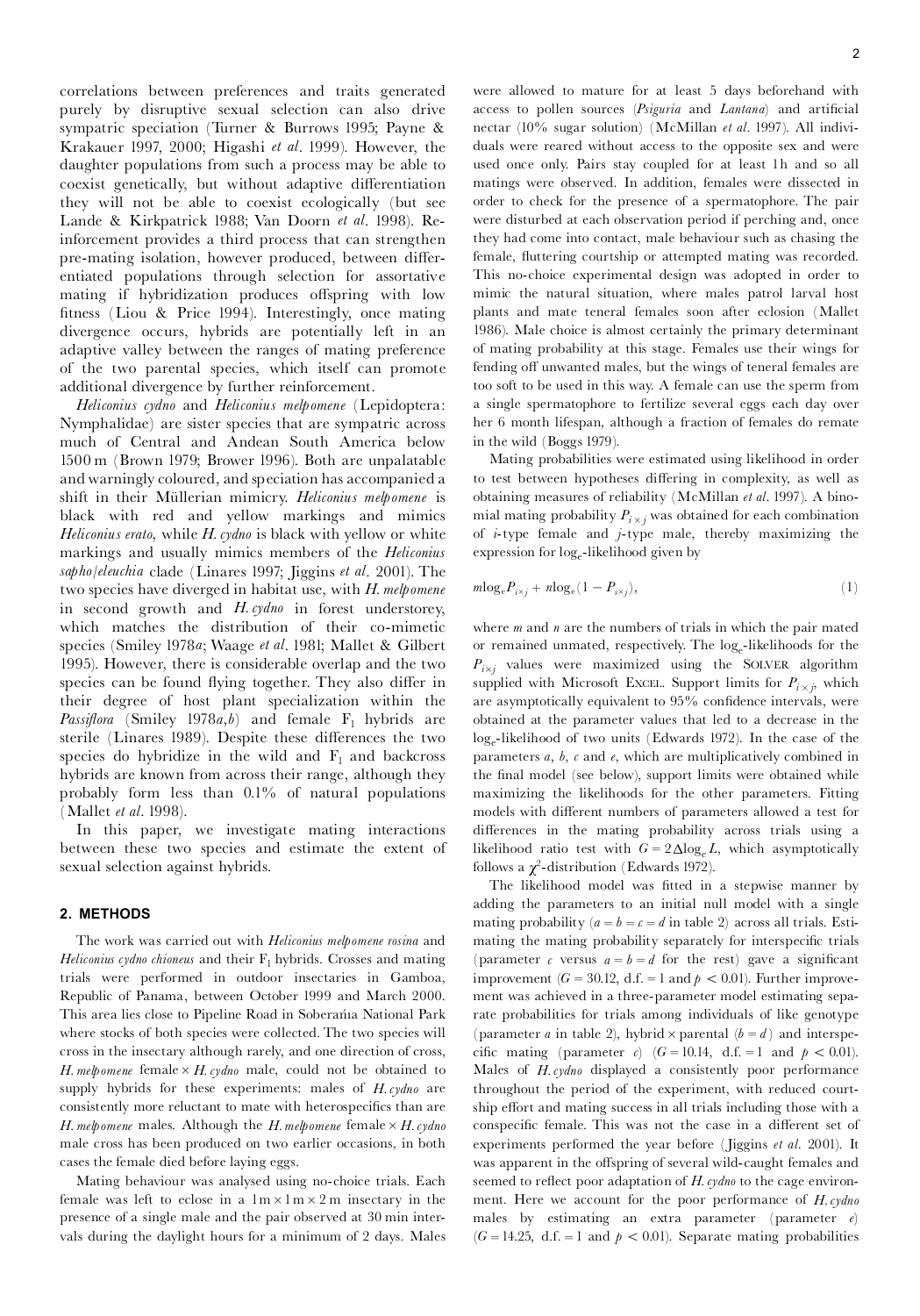Table 1. Results from the no-choice mating trials.

| Female<br>Male                        | number of trials<br>with mating<br>occurring | total number<br>of trials | expected<br>number of<br>matings | parameters       |
|---------------------------------------|----------------------------------------------|---------------------------|----------------------------------|------------------|
| H. melp omene $\times$ H. melp omene  | 15                                           | 17                        | 13.4                             | a                |
| H. melp omene $\times$ $\mathrm{F}_1$ |                                              | 14                        | 4.2                              | $\overline{d}$   |
| $H.$ melp omene $\times$ $H.$ cydno   | $\theta$                                     | 10                        | 0.0                              | $c \times e$     |
| $F_1 \times H$ . melpomene            | 8                                            | 18                        | 8.2                              | $\boldsymbol{b}$ |
| $F_1 \times F_1$                      | 11                                           | 16                        | 12.6                             | $\boldsymbol{a}$ |
| $F_1 \times H$ . cydno                | 3                                            | 16                        | 2.7                              | $b \times e$     |
| $H.$ cydno $\times$ $H.$ melp omene   |                                              | 20                        | 0.0                              | $\mathcal C$     |
| H. cydno $\times$ F <sub>1</sub>      |                                              | 16                        | 4.8                              | d.               |
| $H.$ cydno $\times$ $H.$ cydno        | 5                                            | 18                        | 5.3                              | $a \times e$     |

(The expected number of matings were estimated from the five-parameter model using the parameters in the final column.)

(parameters *b* and *d*) were estimated for the reciprocal trials of hybrid with parental individual because, although this did not significantly improve the model  $(G = 1.29, d.f. = 1 \text{ and } p > 0.05)$ , it allowed the mating success of the three genotypes to be compared for each sex. The adoption of a full nine-parameter model with separate probabilities estimated for each genoty  $pe \times genotype$  combination gave no significant improvement over this five-parameter model ( $G = 2.39$ , d.f.  $= 4$  and  $p > 0.05$ ).

#### **3. RESULTS**

There was very strong assortative mating between the species, with no interspecific mating occurring in 30 trials (table 1). Hybrid males had a high mating success with hybrid females, but both sexes of hybrids had consid erably reduced mating probabilities with the parental species (table 1). Male courtship in the first 2h after female eclosion was a good predictor of male mating success in the trials (figure 1): male mating probability is highly correlated with male courtship probability  $(r^2 = 0.65$  and  $p < 0.01$ ).<br>Interpretation of the likelihood model is complicated

by the poor performance of the *H. cydno* males in both courtship effort and mating success (figure 1 and parameter *e* in table 2). Since courtship appears to determine male mating performance, it is reasonable to treat the performance parameter (parameter *e*) as an adjustment for the effect of the poor performance by male *H. cydno*. We believe this to be an artefact of this experiment, since a different study with the same pair of species showed similar conspecific mating probabilities within *H. cydno* and within *H. melpomene* ( Jiggins *et al*. 2001). This variation between experiments places doubt on the precision of some of the parameter estimates, but the relationships between parameters hold up for the males of each pure species (for example  $a > b > c$ ), regardless of whether the performance correction for *H. cydno* is used. We can then compare the four mating parameters (parameters  $a-d$  in table 2). There is very strong assortative mating of the parental species (test of  $a = c$ ,  $G = 44.33$ , d.f.  $= 1$  and  $p < 0.01$ ) and there is good evidence of discrimination against female hybrids (test of  $a = b$ ,  $G = 6.41$ , d.f.  $= 1$  and  $p < 0.05$ ). Males of the parental species are therefore most likely to mate with conspecific females, less so with

hybrids, and are extremely unlikely to pair with heterospecifics. For hybrid males, pairing with hybrid females is more likely than with either parental species (test of  $a = d$ ,  $G = 15.79$ , d.f. = 1 and  $p < 0.01$ ): the probability of mating between hybrid males and parental females is estimated to be less than half that of parental  $\times$  parental or hybrid  $\times$  hybrid matings (table 2). As noted previously, the mating success of male and female hybrids with parental partners does not differ significantly (test of  $b = d, G = 1.29, d.f. = 1$  and  $p > 0.05$ ).

### **4. DISCUSSION**

There is extremely strong assortative mating between *H. cydno* and *H. melpomene* and reduced mating success of  $F_1$  hybrids of both sexes with the parental species. The probability of mating is strongly correlated with the prob ability of courtship, suggesting that, while female receptivity may play a role, male choice is the primary determinant of mating probability. Although hybrids were not tested in earlier work, a similar correlation was obtained in a study of male courtship and mate choice in *H. cydno* from Panama and *H. melpomene* from Panama and French Guiana: in both cases, mating success seems mainly a result of male courtship interest due largely to the males' colour pattern preference ( Jiggins *et al*. 2001). Male choosiness is not unexpected since the spermato phore of *Heliconius* represents a considerable nutrient investment, providing the female with amino acids used in egg production (Boggs 1979). In the experiments described here, the mating probabilities for male and female parentals are intermediate when tested with hybrid individuals (conspecific  $>$  hybrid  $>$  heterospecific) and hybrid success is greatest with hybrids (hybrid  $\geq$  parental). Although the precise nature of mating cues is uncertain, the hybrid male preferences and hybrid female signals from our data seem to be intermediate between those of the two parental species, suggesting an approxi mately additive genetic basis of both mating cue and response. Similar cases of intermediate signals and prefer ences of hybrids exist in other species, for example in tree frogs (Doherty & Gerhardt 1983) and lacewings (Wells & Henry 1998), but there are also instances where the mating success of hybrids is similar to that of the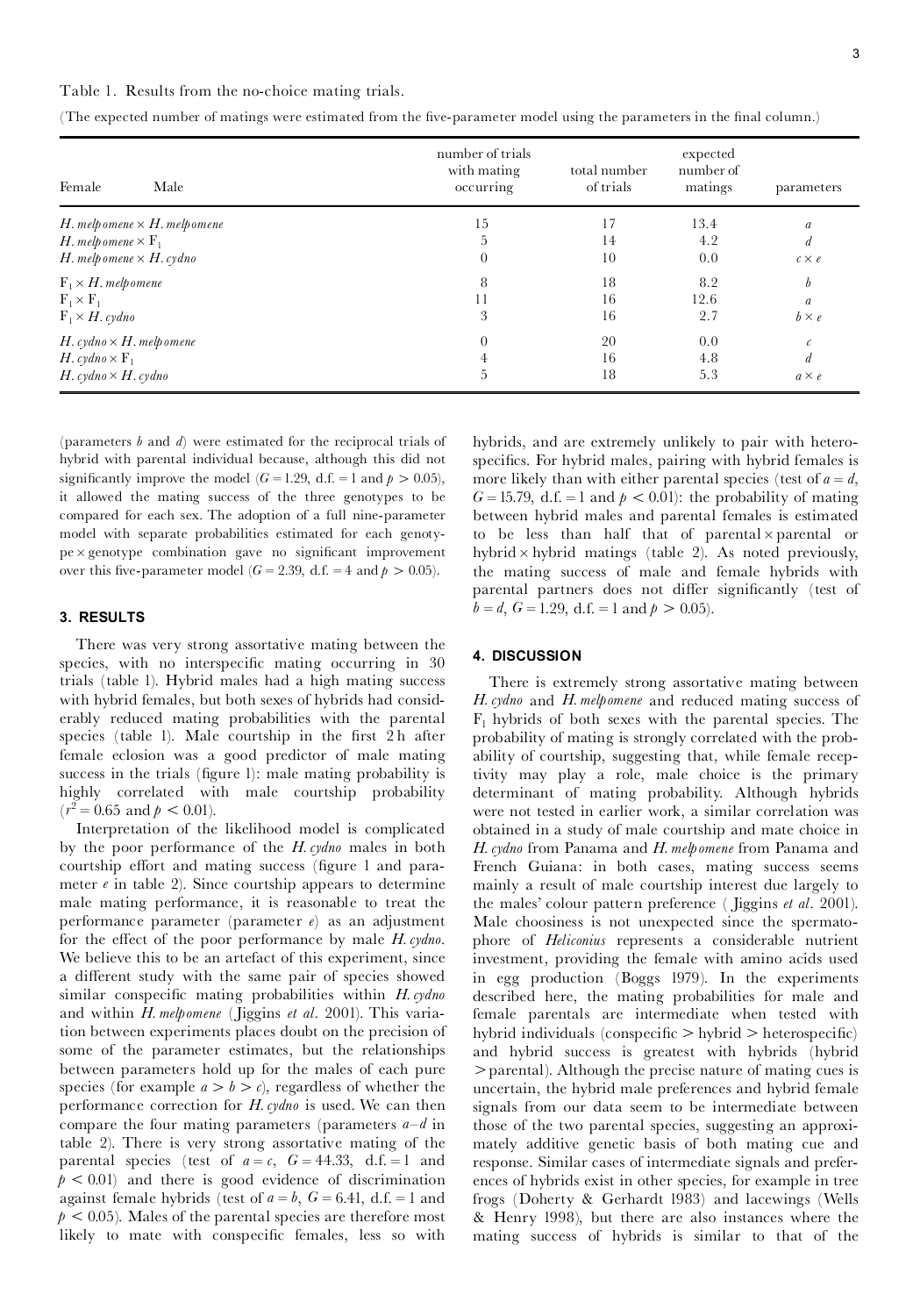

Figure 1. Courtship and mating in the no-choice trials. Each cell shows the percentage of males displaying courtship interest towards the female during four observations in the first 2 h after eclosion and the percentage mating over the whole trial period. Courtship was taken to include chasing the female, fluttering courtship above her and attempted or actual mating.

Table 2. Multiplicative mating probability parameters from the five-parameter model with support limits.

| type of parameter                                                | parameter | maximum<br>likelihood value | support<br>limits |
|------------------------------------------------------------------|-----------|-----------------------------|-------------------|
| pure $\times$ pure and hybrid $\times$ hybrid mating probability | a         | 0.786                       | $0.625 - 0.903$   |
| pure male x hybrid female mating probability                     | b         | 0.455                       | $0.257 - 0.672$   |
| interspecific mating probability                                 |           | 0.000                       | $0.000 - 0.081$   |
| pure female $\times$ hybrid male mating probability              | d         | 0.300                       | $0.155 - 0.479$   |
| $H$ . cydno male mating performance parameter                    | $\ell$    | 0.371                       | $0.176 - 0.648$   |

parentals (Davies *et al*. 1997; McMillan *et al*. 1997). In only one published case that we could find, namely that of a spider, was hybrid mating success non-additive, being very low with all genotypes (Stratton & Uetz 1986).

The concept of the `shape' of mating preference provides a unifying theme in the study of sexual selection and species recognition (Ryan & Rand 1993; Ritchie 1996). The shape of mating preference is the relationship between the values of a trait and their probability of acceptance by a mating partner (Ritchie 1996). It deter mines how sexual selection acts within a population, as well as the probability of hybridization between populations. The distribution of trait values within a population and the shape of preference are expected to coevolve closely, although recognition may be elicited by trait values beyond the normal range of the population, as found for syllable number in the song of the cricket *Ephippiger ephippiger* (Ritchie 1996). In the initial stages of divergence the preference distributions of two incipient species will overlap. The trait values found in hybrids will depend on the genetic architecture of those traits, but if a number of cues combine additively to form the basis for recognition, hybrids will lie at some intermediate point. Hybrids may therefore be recognized as potential mates by both species and could even have superior mating success to parentals in mixed populations (dashed line in ¢gure 2*a*). Another pair of sister species, *Heliconius himera* and *H. erato*, illustrate a possible intermediate stage of divergence as in figure 2*a*, with strong assortative mating but little discrimination against hybrids (McMillan *et al*. 1997). At this point, mate choice on its own merely provides stabilizing selection, thereby opposing further divergence. However, if hybrids are selected against, reinforcement can lead to a narrowing of the preference function of the parental species, which might reduce the extent to which hybrids are accepted as mates (figure  $2b$ ).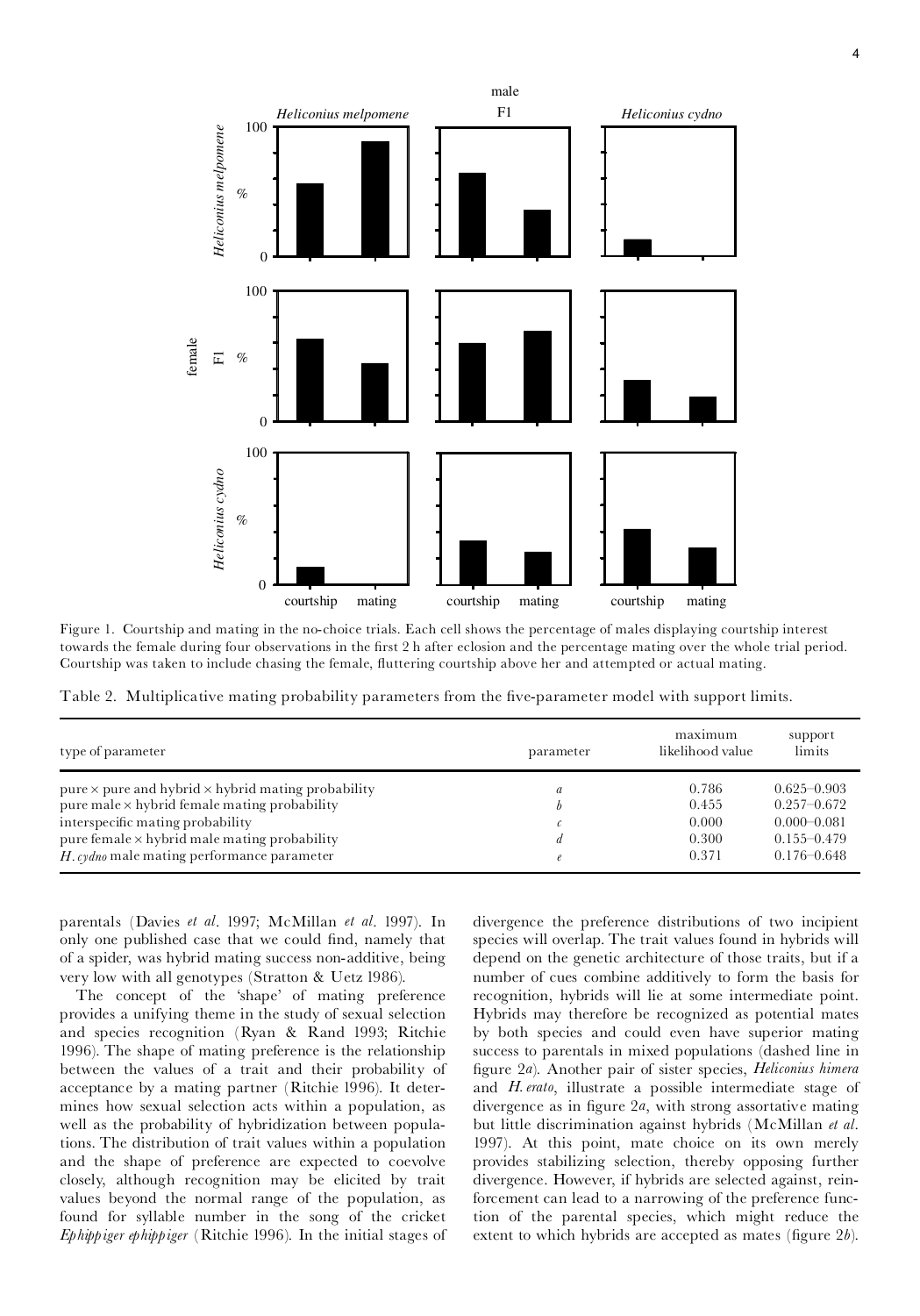



Figure 2. Hypothetical example of variation in the mating cues of two species and their  $\overline{F}_1$  hybrids (shaded) and the shape of mating preference of each species (solid lines) (*a*) after initial divergence with strong assortative mating, but little discrimination against hybrids, (*b*) following reinforcement of assortative mating and (*c*) an alternative source of discrimination, after further divergence but without reinforcement. The dashed line in each figure shows the mating probability for both parental species combined, assuming equal population sizes.

Alternatively, discrimination may result from further trait divergence of the parental species and coevolution of their mating preference (figure  $2c$ ). In either case, disruptive sexual selection against hybrids is generated. This is exactly what we see in *H. melpomene* and *H. cydno*, with an additive pattern of hybrid mating, very strong assortative mating and a reduction in the mating success of hybrids with the parental species of over 50%. This sexual selection may only delay mating for hybrid females, but should result in a strong reduction in lifetime reproductive success for male hybrids. The strength of this sexual selection depends on an Allee effect (Allee *et al.* 1949) for hybrids: male mating opportunities are only scarce because female hybrids are rare. Hybrids between *H. melpomene* and *H. cydno* are always at extremely low density (less than one in 1000 individuals) (Mallet *et al*. 1998), so they are unli kely to encounter other hybrids as compatible mates. This creates what is in effect a novel form of post-mating isolation due to poor hybrid mating success.

Ecological adaptation in this pair of species initiated a chain of divergence that led to speciation. Changes in habitat use exposed populations to different suites of potential MÏllerian co-mimics (Waage *et al*. 1981; Mallet & Gilbert 1995), thereby selecting for a shift in mimetic allegiance. This switch in mimicry then led to pleiotropic changes in mate choice, as assortative mating coevolved with colour pattern ( Jiggins *et al*. 2001). Reduced production of hybrids created further disruptive predator selection, leading to low fitness of non-mimetic hybrids, probably in the order of 50% as seen in *H. erato* hybrid zones (Mallet & Barton 1989). Selection within each nascent species after separation almost certainly led to the acquisition of female hybrid sterility (Linares 1989), presumably via Muller's (1940) classical pleiotropic route for the evolution of genomic incompatibility between populations. These ecological and genomic post-mating barriers created the conditions necessary for reinforce ment, which appears to have strengthened the assortative mating in sympatric populations: allopatric *H. melpomene* court and mate with *H. cydno* more readily than the same species pair in sympatry ( Jiggins *et al*. 2001). This greater choosiness in sympatry very probably resulted in still stronger disruptive sexual selection against hybrids. Thus, it is possible to see how simple ecological divergence can trigger a cascade of further changes that lead to full speciation. Each step in divergence we have documented leads to conditions that promote further divergence by reducing gene flow and creating additional disruptive selection pressures in a series of examples of positive feed back in the speciation process. Of course not every species is mimetic or has such clear selective forces at work, but mimicry is a particularly good example where an ecological change that has pleiotropic effects on both premating isolation and post-mating isolation may ultimately cause speciation. Many other examples of similar pleiotropy probably exist.

We are very grateful to the Smithsonian Tropical Research Institute where this work was carried out and to the Autoridad Nacional del Ambiente for permission to work in Panama. Thanks are also due toVanessa Bull and CrisThompson for company and help with the butterflies. The project was funded by a Natural Environment Research Council grant and a studentship from the Biotechnology and Biological Sciences Research Council.

## **REFERENCES**

Allee,W. C., Emerson, A. E., Park, O., Park,T. & Schmidt, K. P. 1949 *Principles of animal ecology*. Philadelphia, PA: W. B. Saunders.